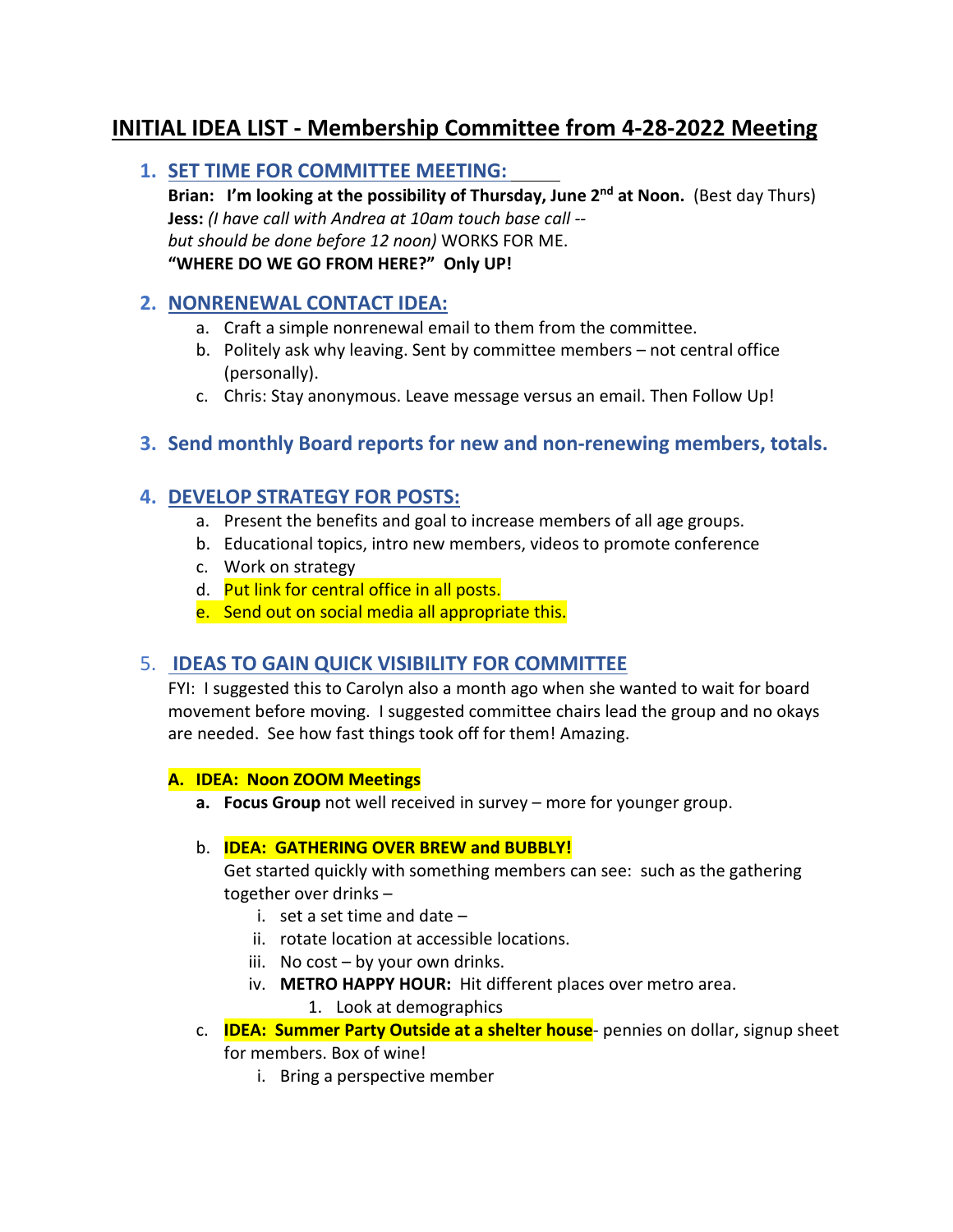ii. Drive member that will help deal with the financial issues of the association.

## **d. IDEA: CLICK AND JOIN:**

- i. Need to figure this out with Ashley. Click to membership committee from the posts to connect the members.
- ii. Jess: Add links to website pages that have all the information at About Us, Benefits, and JOIN US (sign up online right there).
- e. **IDEA: BEST IDEAS:** 1 hour long Zoom meeting with a host then bounce ideas off of each other. Q&A presents a problem
	- i. Member presents an idea **–** open format bounce ideas off each other. Could have questions and discussion to find a solution. (Find hosts)
	- ii. Could ask membership for ideas in a quick survey. Of the ideas and locations, and topics to discuss. Be positive and tell them we are doing this and want input.

#### **f. IDEA: Emphasize past and current members, partners**

i. Ask question: "Is my Membership worth it to me?"

# **4. BUSINESS PARTNER MENTORSHIP:**

- a. **IDEA: Buy Union First:** Use our Business Partners first:
	- i. Send business their way.
	- ii. Engage them first when looking for services.
	- iii. See the Business Partners as experts.
	- iv. Improve knowledge with the partners = need more value
	- v. Partners don't have lack of interest in GKC or members.
	- vi. Handpick a partner to sit on the committee to handle this
	- vii. Host a webinar together.
	- viii. Host video of what they do. They describe it to members.
- b. **IDEA: Pump up vendor booths for conference or meetings**
- c. **IDEA: Photographer** for \$25 at conference.

# 5. **GOOGLE FORMS or DOCS for SURVEYS**

a. Ashley suggested this:Look into it. \$18 a month – Jess to check out.

# 6. **HOW DO WE IDENTIFY PROSPECTIVE MEMBERS? RECRUITING NEW MEMBERS**

- a. **Mass mailing** using KCDocs list**.** 
	- i. Develop a fun catchy logo and title for this recruitment drive.
	- ii. Member Recruitment Program and then craft a fun letter to mail out, put on LinkedIn and Instagram and Facebook (once I get GKC signed up with GKC business accounts.